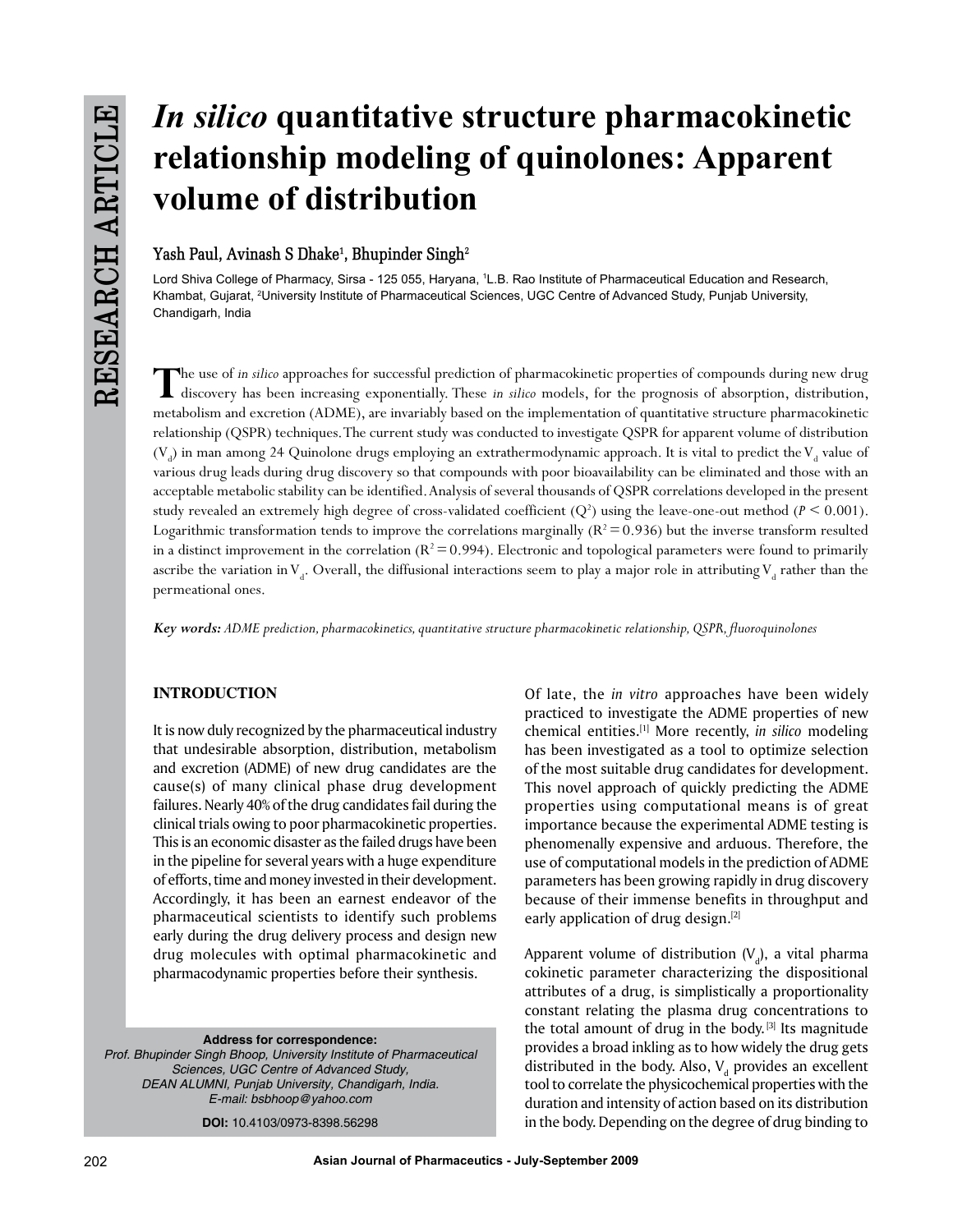the plasma proteins and tissues, large variations are noticeable in the apparent volume of distribution of various drugs in man. An estimate of  $\mathsf{V}_{\mathsf{d}}$  is of paramount importance while selecting a drug candidate in therapeutics and while calculating its biological half life and clearance values.<sup>[4]</sup>

Traditionally, the  $V_d$  value of a drug candidate is obtained via *in vivo* studies, which tends to be quite arduous, time consuming and expensive. The *in silico* ADME modeling using the quantitative structure pharmacokinetic relationship (QSPR) method has been explored for predicting the  $V<sub>a</sub>$ value of drug candidates in an efficient and cost-efficient manner.<sup>[5-8]</sup> The primary aim of these QSPR studies is to enable the drug designer to modify the chemical structure of a pharmacodynamically active drug in such a manner as to alter its pharmacokinetic properties without diminishing its pharmacodynamic potential.<sup>[9,10]</sup> The major advantage of QSPR, therefore, lies in the fact that once such a relationship is ascertained with an adequate statistical degree of confidence, it can be a valuable assistance in the prognosis of the behavior of new molecules even before they are actually synthesized.[11]

The key objective of the current study was to investigate *in silico*  QSPR among various quinolone drugs for  $V_d$ . Quinolones were chosen for QSPR studies as this category of drugs is extensively used as antimicrobial agents in the treatment of serious infections. Also, quinolones consist of a significant number of drug compounds thoroughly investigated for their pharmacokinetic performance, particularly for  $V_a$  ( $n = 24$ ). Further, the congeners in this class have many common pharmacokinetic characteristics, mechanism and degree of affinity with body tissues. Several descriptors like experimental values of log P, pKa, melting point, etc. of these drugs are available in the standard texts or journals.

#### **Materials and Methods**

QSPR was conducted among quinolone drugs employing an extrathermodynamic multilinear regression analysis (MLRA) approach. The general steps for developing a QSPR model include data set selection, chemical structure entry, 3D structure generation and descriptor calculation, model construction that involves selection of descriptors and validation of the testing set using a Pentium dual core microprocessor (Intel, Santa Clara, USA) desktop (IBM, Bangalore, India) with 1 GB RAM and 160 GB hard disk drive. The computer peripherals included an HP Laser 1020 series printer and an HP Scanjet 2400 scanner.

#### **Dataset selection**

The reported values of  $V_{\rm d}$  of the quinolone drugs in humans were taken from various literature sources.<sup>[3,12-15]</sup> In order to ensure that experimental variations in determining  $\mathsf{V}_{_{\sf d}}$  do not significantly affect the quality of our datasets, only  $\mathsf{V}_{_{\sf d}}$  values obtained from healthy adult males after oral administration

were employed for constructing the dataset. A total of 24 quinolone drugs were selected and used as the dataset for this study. The  $V_d$  value of each of these compounds was also log-transformed (log  $\rm V_d$ ) and inverse transformed  $(1/V_d)$  to normalize the data and to reduce the unequal error variance, respectively.

#### **Molecular structure and descriptors**

Various structural parameters were computed theoretically employing diverse computer software.

#### **Descriptors calculated by Pallas 2.0**

The values of structural descriptors, like log P,  $\mathsf{pK}_\mathsf{a}$  and log D of the various quinolones, were calculated using the software Pallas 2.0 (CompuDrug International Inc., Sedona, USA). The structures of the drugs were graphically drawn on the monitor with the help of a mouse. Suitable templates/rings were chosen, bonds were drawn and different heteroatoms were chosen from the periodic table provided in the software and incorporated into the structure. The rough graphical sketch representing the structural formula of the compound was transformed to its least-energy configuration. The name of the compound was entered to let the structure of the drug be stored under its assigned name in the software database. For the estimation of log P and log D, compounds from the database were selected, the software run for estimation of the desired descriptors and the results were stored as an MDL molfile.

#### **Descriptors calculated by HyperChem**

Log P, pKa, surface area and surface volume of various quinolones were calculated using the software HyperChem 8.0.5 (Hypercube Inc., Gainesville, USA). The structures of the drugs were graphically drawn on the monitor and the same procedure was followed as described above in descriptors calculated by Pallas 2.0 and, however, at the end in this case hin files were generated.

#### **Parameters calculated by Dragon**

The molfiles generated by the Chem 3D software pro v.3.5. (Cambridge Soft Corporation, Cambridge, MA, USA) were imported to Dragon 5.5 (Talete Srl, Milano, Italy). As many as 1497 diverse descriptors, viz constitutional, geometrical, topological, Whim 3D, electronic, etc., were calculated with the help of the Dragon software.

#### **Parameters calculated by CODESSA**

A large number of molecular descriptors were calculated with the help of the CODESSA 2.0 software (Semichem, Shawnee, Terrace, USA) also. First of all, a worksheet was made in an MS- Excel environment to load various molfiles into the software. The file was saved as a nondocument ASCII text file. The said text file consisted of a number of columns separated by blanks, each column containing data of one type, e.g. structure names, property values, file names, etc. Each line contained the same number of columns. The program then scans the file in order to determine the number of columns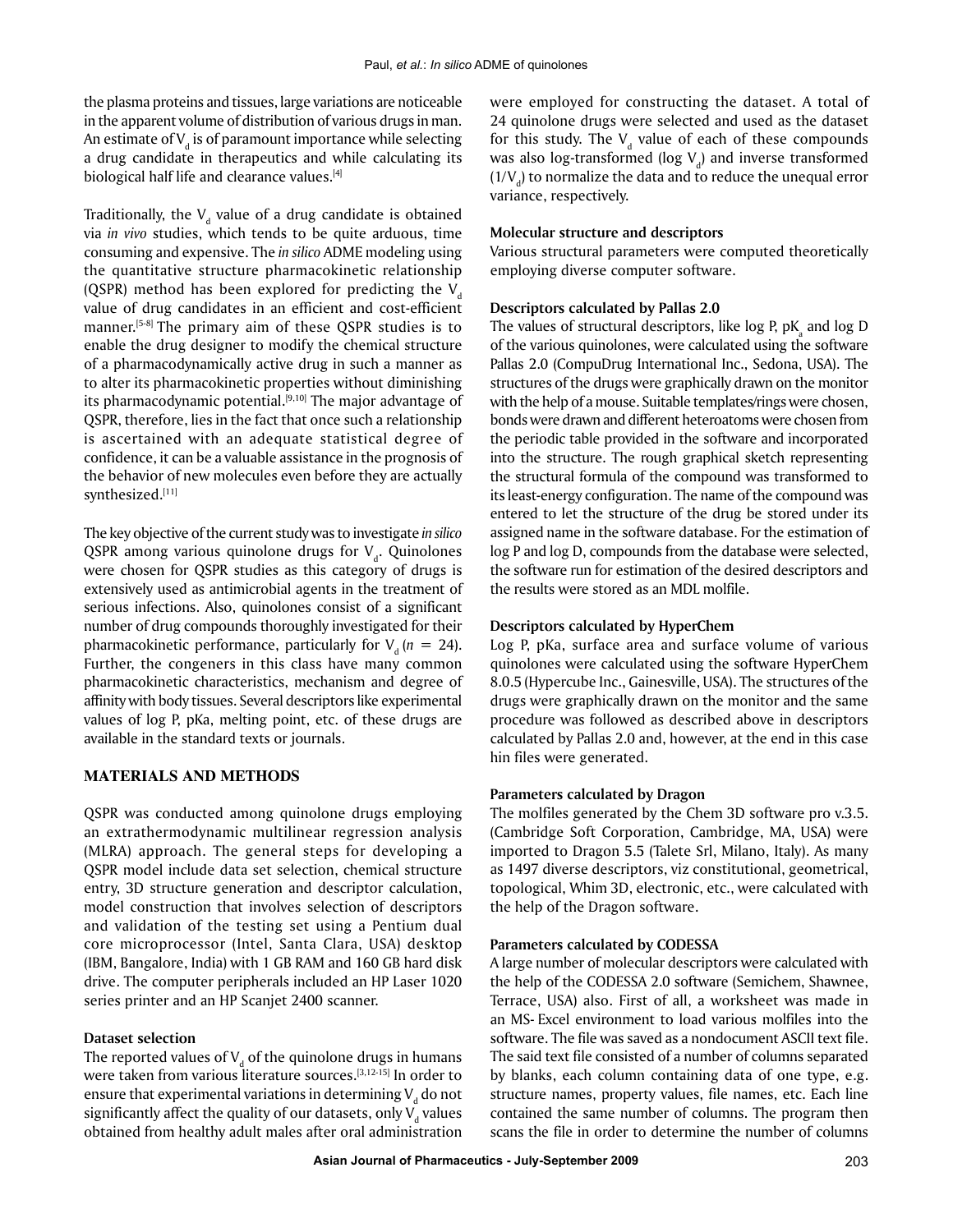and provides a column dialog box, where the type of data in each column and other parameters were specified. Before calculating the descriptors, the loaded structure was checked and necessary corrections were made. A "structure dialog box" was used to enter or change the structure name as well as names and type of files associated with the structure. Various classes of descriptors, viz constitutional, topological, geometrical and electronic descriptors, were selected for calculation using the "calculate descriptor" dialog box. Initially, the descriptors were computed for all the structures loaded into the software. Further, as and when any information was available about new congeners, those particular compounds were also selected for computation of the descriptors.

#### **Multivariate statistical analysis**

Attempts were made to correlate all the types of descriptors, viz lipophilic, constitutional, electrostatic, electronic, topological and steric, with the pharmacokinetic parameter  $\rm V_d$ . The initial regression analysis was carried out using a heuristic analysis followed by the best multilinear regression and MLRA options of the CODESSA software.

In case of the heuristic method, a preselection of the descriptors was accomplished. All the descriptors were checked to ensure that the value of each descriptor was available for each structure with significant variation among these values. Descriptors, for which values were not available for every loaded structure in the data, were discarded. Thereafter, the one-parameter correlation equations for each descriptor were calculated. The number of descriptors in the starting set was further reduced by discarding if:

- The F-value for the one-parameter correlation with the descriptor is below 1.0.
- The  $r^2$  value of the one-parameter equation is less than the assigned value of  $r_{\min}^2$  (usually 0.1).
- The one-parameter*t-*value is less than the assigned value (usually 1.5).
- The multiparameter*t-*value is less than the assigned value (usually 1.95).
- The descriptors are highly intercorrelated with another descriptor ( $r^2 > 0.65$ ).

Pharmacokinetic data of the  $\rm V_d$  parameter, available for 24 quinolones, were analyzed limiting the descriptors:drug ratio to 1:4. The heuristic method yielded a list of the best 10 correlations, each with the highest values of  $\mathbb{R}^2$  and F ratio. Numerous attempts were carried out to obtain significant correlations for quinolones, some of which are shown in Table 1.

A set of important descriptors found to significantly ascribe the variation of  $V_d$  was constructed. Further, a search for the multiparameter regression with the maximum predicting ability was performed. A number of sets of descriptors were thus made and MLRA was performed with  $V_d$ . Regression plots of each correlation thus attempted were examined for linearity and coherence. Residual plots were also examined for randomization

and absence of distinct patterns in order to eliminate chance correlations [Figure 1]. Logarithmic and inverse transformations of  $\rm V_d$  were also carried out in order to screen the correlation with improved values of  $\mathbb{R}^2$  and/or F ratio [Figures 2 and 3]. Graphs were constructed using the MS-Excel software.

#### **Validation of the testing set**

Statistical significance of each correlation was determined on the basis of the value of the F-criterion and the magnitude of the cross-validated  $\mathbb{R}^2$ , commonly represented as  $\mathbb{Q}^2$ , calculated according to Equation no.1.

$$
Q^{2} = 1 - \frac{\sum (ypred - yobs)^{2}}{\sum (yobs - ymean)^{2}}
$$
 (1)

A model with good predictive performance will have a Q2 - value close to 1, models that do not predict better than merely chance alone can have negative values.



**Figure 1:** Linear correlation plot between the values of V<sub>a</sub> as reported in the literature and those predicted using the multiparameter quantitative structure pharmacokinetic relationship for a series of 24 quinolones. The inset shows the corresponding residual plot



**Figure 2:** Linear correlation plot between the values of log transform of  $V<sub>a</sub>$  as reported in the literature and those predicted using the multiparameter quantitative structure pharmacokinetic relationship for a series of 24 quinolones. The inset shows the corresponding residual plot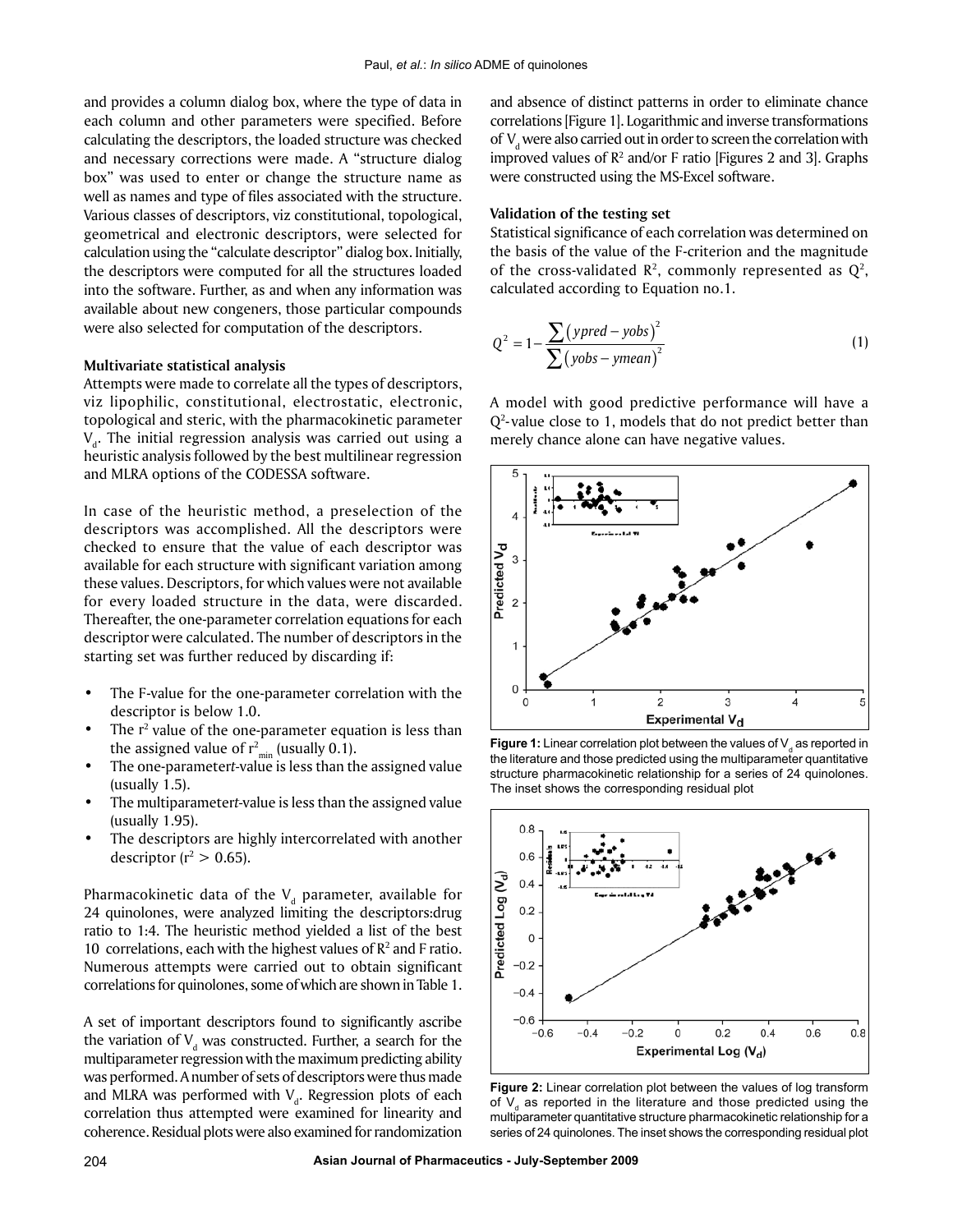**Table 1: Significant QSPR polynomial equations along with the statistical parameters for a series of 24 quinolones**  using volume of distribution (V<sub>a</sub>) as the pharmacokinetic parameter

| <b>Equation</b>                                                           | m | $R^2$  | F      | S <sup>2</sup> | $\mathbf{Q}^2$ | P<    |
|---------------------------------------------------------------------------|---|--------|--------|----------------|----------------|-------|
| $V_a$ = 11.844 - 14.807 ZXS/ZXR                                           | 1 | 0.4056 | 15.69  | 0.6617         | 0.3167         | 0.001 |
| $V_a$ = 9.7059 - 46.692 G3p                                               | 1 | 0.3421 | 11.96  | 0.7323         | 0.2494         | 0.005 |
| $V_a$ = 10.754 - 21.161 ABIC0                                             | 1 | 0.3144 | 10.55  | 0.7631         | 0.2079         | 0.005 |
| $V_a$ = -1.4795 + 1.4661 Hy - 43.836 QNmax                                | 2 | 0.6178 | 17.78  | 0.4447         | 0.4985         | 0.001 |
| $V_a$ = 16.474 - 22.595 DBrel + 79.235 Qmin                               | 2 | 0.5774 | 15.03  | 0.4918         | 0.4824         | 0.001 |
| $V_a$ = 20.311 + 1.6976 Hy - 7.9232 AIC0                                  | 2 | 0.5539 | 13.66  | 0.5191         | 0.4264         | 0.005 |
| $V_a$ = 3.7920 - 14.439 DBrel + 1.1949 Hy                                 | 2 | 0.5163 | 11.74  | 0.5629         | 0.3732         | 0.005 |
| $V_a$ = 9.2021 + 1.0180 Hy - 28.529 QNmax - 12.835<br>Dbrel + 53.047 Qmin | 4 | 0.7585 | 15.71  | 0.3091         | 0.6321         | 0.001 |
| $Vd$ = - 22.598 + 1.1607 Hy - 17.305 QNmax - 26.942                       | 5 | 0.8406 | 20.04  | 0.2148         | 0.7360         | 0.001 |
| SICO - 11.961 ZXS/ZXR + 40.921 FDI                                        |   |        |        |                |                |       |
| $V_a$ = 18.376 - 55.204 ABIC0 + 1.4855 Hy + 38.732                        | 6 | 0.9117 | 30.99  | 0.1255         | 0.8520         | 0.001 |
| FDI - 2.4072 SP02 - 85.728 G3e - 0.07325                                  |   |        |        |                |                |       |
| Log $V_a$ = 0.83760 - 6.6523 Orel                                         | 1 | 0.4423 | 18.24  | 0.0302         | 0.0181         | 0.001 |
| Log $V_a$ = -0.59132 - 9.5439 Qnmax                                       | 1 | 0.3610 | 12.99  | 0.0346         | 0.1227         | 0.005 |
| Log $V_a$ = 1.5753 - 11.344 QNmax + 14.882 Qmin                           | 2 | 0.6141 | 17.50  | 0.0219         | 0.4003         | 0.001 |
| Log $V_a$ = -4.6504 - 12.417 QNmax + 12.897                               | 6 | 0.9355 | 39.56  | 0.0049         | 0.8811         | 0.001 |
| Qmin + 0.082391 HDcount + 2.9024 ARR + 4.1662                             |   |        |        |                |                |       |
| ASIC1 + 0.79735 DISPp                                                     |   |        |        |                |                |       |
| Log $V_a$ = 0.59314 - 10.422 QNmax + 8.1016                               | 6 | 0.9286 | 39.03  | 0.0049         | 0.7979         | 0.001 |
| Qmin + 0.042772 HDcount - 0.07077 L1s + 0.30433                           |   |        |        |                |                |       |
| HACA - 2 - 0.10973 On                                                     |   |        |        |                |                |       |
| $1/V_a = -9.5313 + 64.718$ G3e                                            | 1 | 0.6635 | 45.36  | 0.2489         | 0.4878         | 0.001 |
| $1/\sqrt{2}$ = -7.7285 + 52.457 G3p                                       |   | 0.6496 | 42.65  | 0.2592         | 0.4455         | 0.001 |
| $1/V_a = -8.9993 + 14.900 ZXS/ZXR$                                        |   | 0.6180 | 37.20  | 0.2826         | 0.3948         | 0.001 |
| $1/\frac{V}{I}$ = 0.65154 + 13.716 YZS/YZR + 79.158 QNmin                 | 2 | 0.8581 | 66.51  | 0.1098         | 0.6974         | 0.001 |
| $1/\nu_a$ = -5.1946 + 27.332 G3m + 19.021 Orel                            | 2 | 0.8486 | 61.67  | 0.1171         | 0.3622         | 0.001 |
| $1/V_a = -1.0565 + 9.9654 YZS/YZR + 62.701$                               | 3 | 0.9110 | 71.67  | 0.0721         | 0.7284         | 0.001 |
| QNmin + 14.384 G3m                                                        |   |        |        |                |                |       |
| $1/V_a = 15.706 + 9.9154 YZS/YZR + 85.225$                                | 6 | 0.9941 | 174.68 | 0.0160         | 0.9182         | 0.001 |
| QNmin + 27.228 G3u - 16.691 FDI - 3.2317                                  |   |        |        |                |                |       |
| $P2m - 0.00506 PNSA - 2$                                                  |   |        |        |                |                |       |
| $1/V_a = 13.43 + 84.349$ QNmin + 8.4451 YZS/                              | 6 | 0.9807 | 152.32 | 0.0183         | 0.9501         | 0.001 |
| YZR + 12.810 G3m - 13.24 FDI + 18.145                                     |   |        |        |                |                |       |
| G3u - 137.13 MIB                                                          |   |        |        |                |                |       |



**Figure 3:** Linear correlation plot between the values of inverse transform of  $\mathsf{V}_{_{\sf d}}$  as reported in the literature and those predicted using the multiparameter quantitative structure pharmacokinetic relationship for a series of 24 quinolones. The inset shows the corresponding residual plot

The F-values were computed according to Equation no. 2:

$$
F = \frac{S_1^2}{S_2^2} \tag{2}
$$

where,  $S_1$  is the variance between the samples and  $S_2$  is the variance within the samples.

The values of the computed F-ratio were compared with that of the critical values tabulated in the statistical texts and the levels of significance were discerned. The QSPR correlations found to be statistically significant were compiled from the CODESSA software and were stored as respective files under the extension of COD. The names of descriptors were conveniently coded using a WS-Macro program and the files were converted to an appropriate ASCII format using in-house developed program codes. These ASCII files were further converted into tabular formats in MS-Word.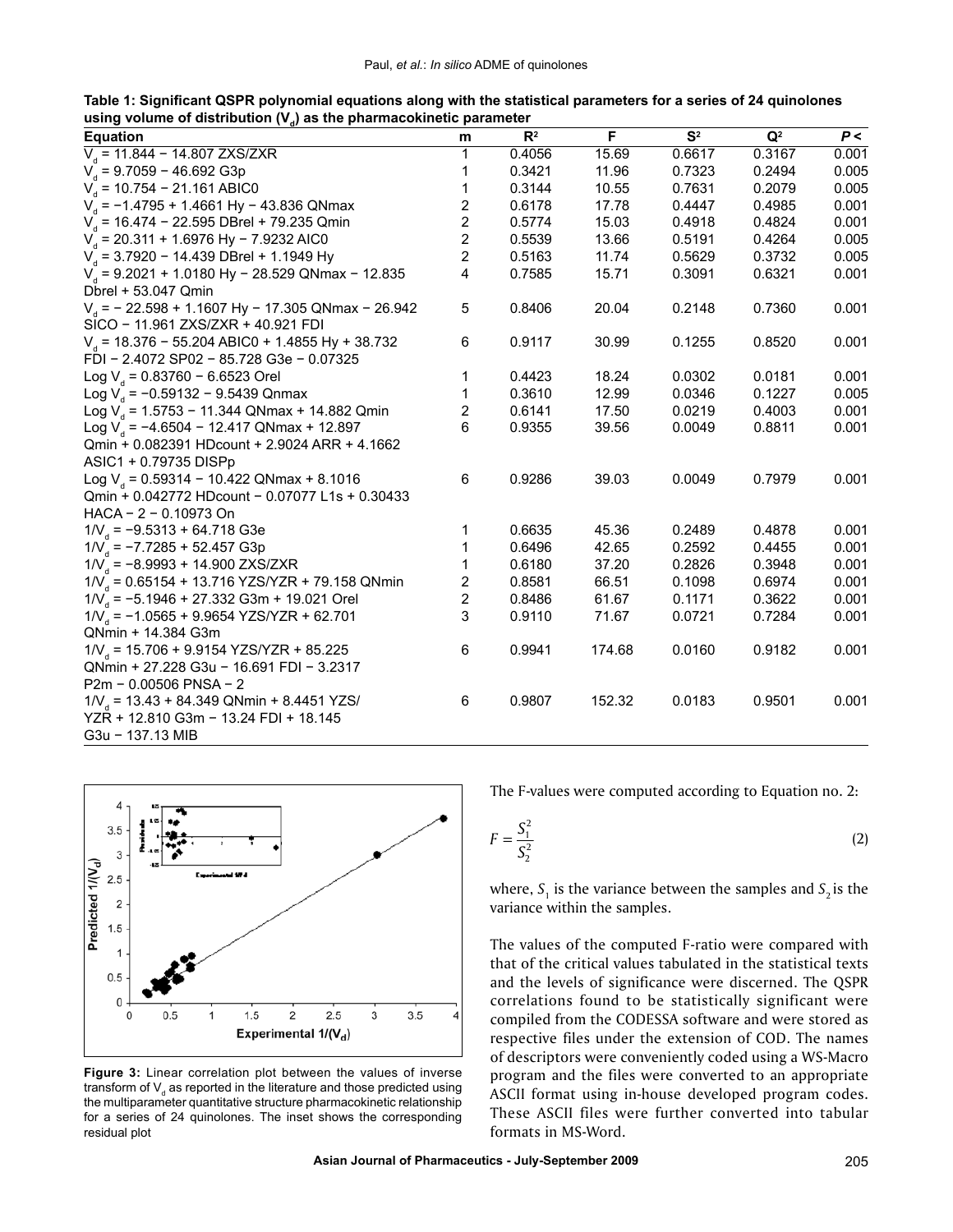### **RESULTS AND DISCUSSION**

Variable QSPR results were obtained following the application of multivariate statistical analyses on quinolone drugs. Thousands of such correlation and regression analysis were attempted choosing all the possible combinations of available descriptors, each yielding an elaborate output. The concise results of only those correlations that were found to be statistically significant, usually at a 5% level or less, and/or those that have important applications have been taken into consideration.

The volume of distribution for a combined set of 24 quinolones showed significant dependence on the topological parameters and geometric parameters. The prominent descriptors explaining variation in  $\mathsf{V}_{\mathsf{d}}$  encompass the information contents, structured information contents, hydrophilic factor (Hy) and other parameters like shape profile no. 02 (SP02), 3st component symmetry directional WHIM index/weighted by atomic Sanderson electronegativities (G3e), 3st component symmetry directional WHIM index/ weighted by atomic polarizabilities (G3p), number of H atoms (Hn) and folding degree index (FDI). The electronic parameters like Max partial charge for N atom (Zefirov's PC) (QNmax) and Min partial charge for N atom (Zefirov's PC) (Qnmin) and geometrical parameters like XY Shadow (XYS) also yielded minor contributions toward improvement in relationships. Thus, overall, the diffusional interactions seem to play a pivotal role in attributing  $\boldsymbol{\mathsf{V}}_{{}_{\!\mathsf{d}}}$  rather than the permeational ones.

Logarithmic transformation tends to improve the correlations marginally ( $R^2 = 0.936$ ) but inverse transforms resulted in a distinct improvement in the correlation ( $R^2 = 0.994$ ). Dependence on the nature of the descriptors remained similar for log-transformed values. However, for the inverse transformed values, increased dependence on WHIM descriptors (like G3e, G3P, G3m) was noted.

Earlier studies<sup>[16-18]</sup> have correlated volume of distribution to lipophilicity. Our results in the current studies, on the contrary, show dependence of  $V_d$  more on topological and electronic parameters than on lipophilic parameters. It can be very well explained on the basis of the involvement of ionic bonding and van der Waal's interactions that play a major role in tissue and protein binding thus affecting the  $\mathsf{V}_{\mathsf{d}}.^{[19]}$  The primary reason for the difference in the outcomes might be the involvement of numerous descriptors of a varied nature in our study vis-à-vis only a limited number of mainly lipophilic descriptors involved in the earlier reports.

## **CONCLUSIONS**

Highly significant results on *in silico* prognosis of V<sub>d</sub> (*P* < 0.001) attributed major variation to the electronic and topological descriptor, vouching the dependence on the diffusional interactions. Chance correlations, if any, were ruled out in the light of high magnitudes of cross-validated

variance, i.e.  $Q^2$ , obtained in the current QSPR studies. Pharmacokinetic performance of a drug is known to be not merely a function of its physicochemical nature but of the biological system(s) too, like somatic, psychological, pathological environmental, nutritional, genetic, hereditary and diurnal status of the human subjects. This causes a great deal of plausible variation in pharmacokinetic profiles among the volunteers/patients undergoing the study. The literature values of the pharmacokinetic parameters taken up in the present investigations pertain to diverse subject populations hailing from different age groups, genders, races, nutritional and physical attributes, etc. studied in different geographical regions under different weather conditions. Considering these potentially high intersubject and intrasubject variations among the pharmacokinetic parameters, the currently established relationships assume much higher credibility. It seems highly probable that the *in silico* approaches will evolve rapidly, as did the *in vitro* methods during the last decade. Past experience with the latter could be helpful in avoiding repetition of similar errors and in taking the necessary steps to ensure effective implementation of the former.

#### **ACKNOWLEDGEMENTS**

The authors are thankful to Mr. Maddela Ram Babu, Mr. Varun Sarpal, Shantanu Bandyopadhyay and Mr. Lalit Khurana for providing significant inputs in compiling the current manuscript.

#### **REFERENCES**

- 1. Waterbeemed VH, Gifford E. ADMET *in silico* modeling: Towards prediction paradise? Nature Reviews. Drug Discov 2003;2:192-204.
- 2. Beresford AP, Segall M, Tabit MH. *In-silico* prediction of ADME properties: Are we making progress? Curr Opin Drug Discov Develop 2004;7:36-42.
- 3. Shargel L, WU-Pong S, Andrew YU. Applied Biopharmaceutics and Pharmacokinetics. 5<sup>th</sup> ed. McGraw Hill Companies Inc; 2005. p. 259,864-6.
- 4. Ghafourian T, Barzegar JM, Dastmalchi S, Khavari-Khoraseni T, Kakimiha N, Nokhodchi A. QSPR models for the prediction of apparent volume of distribution. Int J Pharm 2006;319:82-97.
- 5. Karlis V, Tsantili-Kakoulidou A, Macheras P. Quantitative structure pharmaockinetic relationships for disposition parameters of cephalosporins. Eur J Pharm Sci 2003;20:115-23.
- 6. Turner JV, Maddalena DJ, Cutler DJ, Agatonovic-Kustrin S. Multiple pharmacokinetic parameter prediction for a series of cephalosporins. J Pharm Sci 2003;92:552-9.
- 7. Saha RN, Raman N. Modeling of Biological Activity and Pharmacokinetics of Cephalosporin Derivatives. Ind J Pharm Edu Res 2008;42:207-14.
- 8. Ng C. Xiao YD, Putnam W, Lum B, Tropsha A. Quantitative structure pharmacokinetic parameters relationships (QSPKR) analysis of antimicrobial agents in humans using simulated annealing k-nearest-neighbor and partial least-square analysis methods. J Pharm Sci 2004;93:2535-44.
- 9. Seydel JK. Structure pharmacokinetic relationship in drug design. Amsterdam: Elsevier; 1982. p. 179.
- 10. Grover M, Singh B, Bakshi M, Singh S. Quantitative structure property relationships in pharmaceutical research - Part-2. Pharm Sci Technol Today 2000;3:50-7.
- 11. Singh B, Dhake AS, Sethi D, Paul Y. *In silico* ADME predictions using Quantitative structure Pharmacokinetics Relationships Part-I: Fundamental Aspects. Pharm Rev 2007;5:93-100.
- 12. Hooper DC, Wolfson JS. Quinolone Antimicrobial Agents. 2<sup>nd</sup> ed.